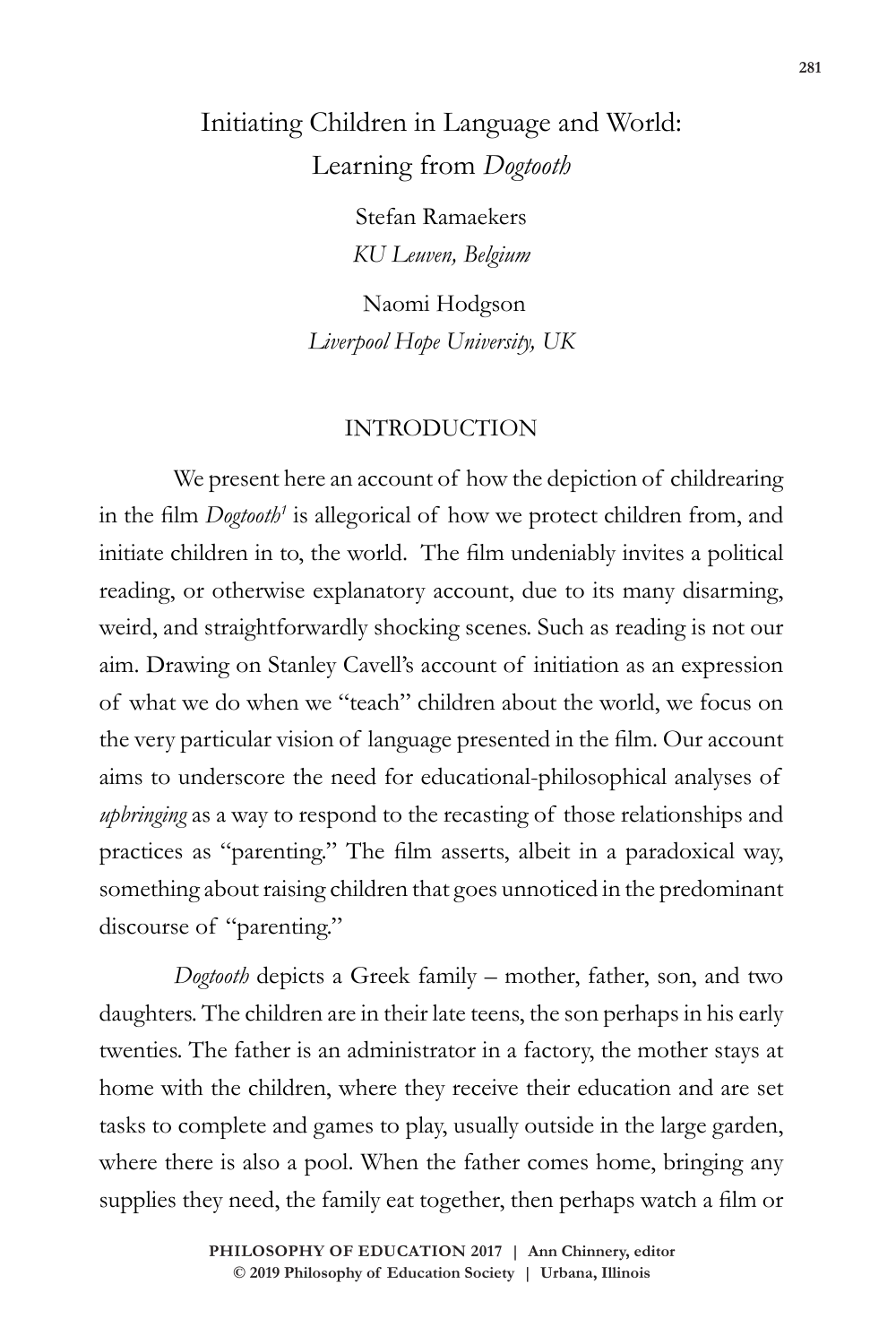listen to music. The house is clean, and the children are healthy, articulate, and well-behaved.

But this, apparently, is where any similarities between this family and what we understand to be a healthy family, or good parenting, end. The members of this family do not have names, but are referred to relationally (Father, Mother, the Oldest, the Middle One, the Youngest). The children and Mother never leave the confines of the house and garden. Only Father leaves, to go to work, and only ever by car. The supplies he brings back always have the labels removed. The only other person who comes to the house – Christina, a security guard at Father's factory – comes by car with him, blindfolded for the entire journey. She comes only to have sex with the son (the Oldest) for which she is paid by Father when they get back in the car. When she can no longer visit, the son's sexual needs are taken care of incestuously, by the Oldest. When the family watches a film together, it is a home video of themselves. We see them listening to music, a Frank Sinatra record. But Father gives a simultaneous translation that is, intentionally, completely off-track. The parents give the children a "false" account of the world: they give the impression that fish come into being out of nothing, and that Mother can give birth to a dog. The children are taught that the world beyond the fence is extremely dangerous and should only be entered by car. They are also taught that one is not ready to leave home until the dogtooth falls out; they are not told that this particular tooth does not normally fall out at that stage of one's life (and so have no sense that, on this logic, they will never (be ready to) leave). Perhaps most conspicuously, when the parents teach their children new words, they give definitions far removed from these words' ordinary use. "Zombie" is a little yellow flower, "pussy" (vagina) is a big light, a cat is the most dangerous animal there is, etc.

It is this teaching and learning of words (and the world it con-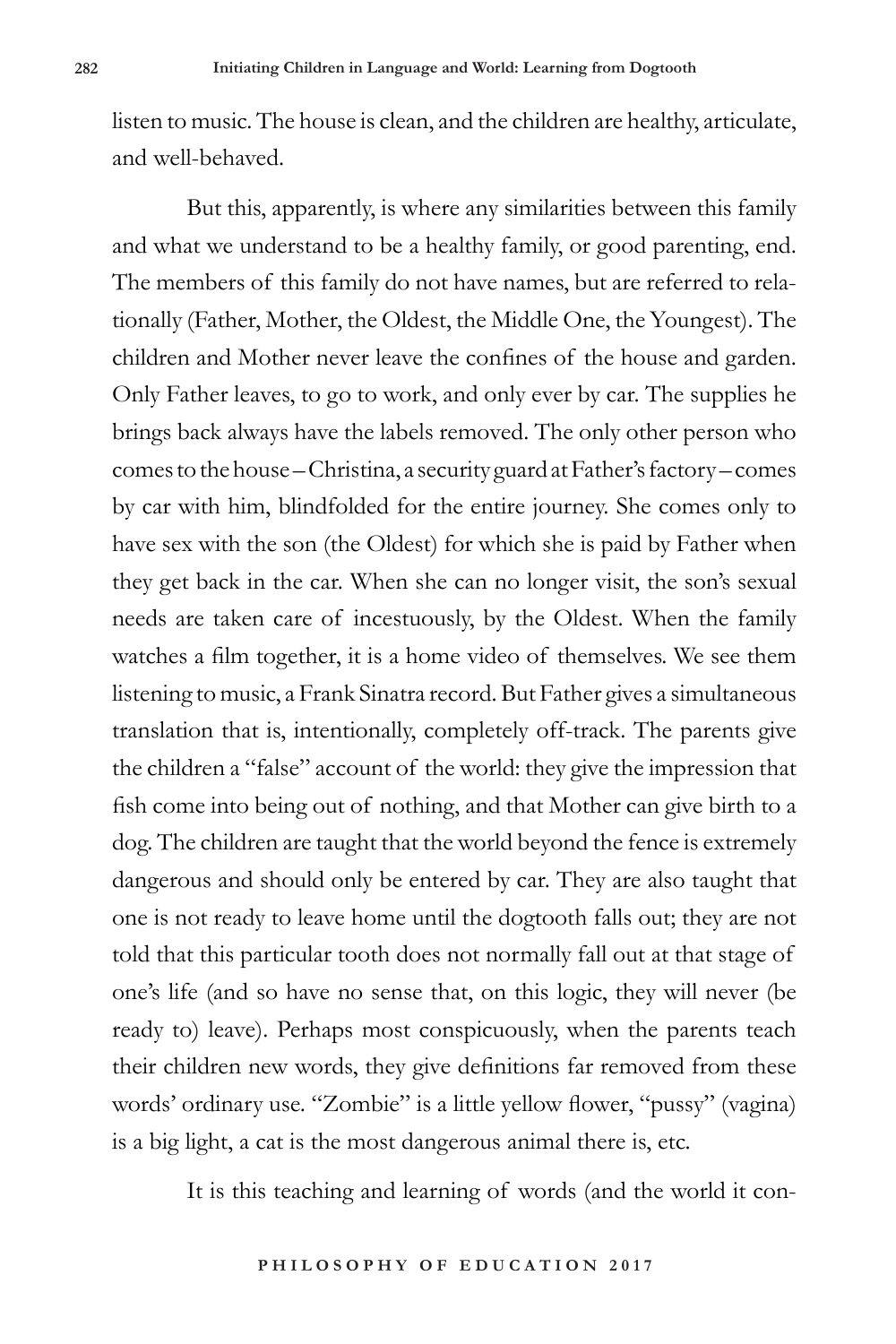stitutes) that is our specific focus here. In *Dogtooth*, language functions as "the medium through which the filmmaker captivates the most ordinary aspects of human behavior, so as to dissect them and analyze them."<sup>2</sup> One of these "most ordinary aspects" is our initiating children into the world through language. The peculiar use of language in *Dogtooth*, we argue, exposes something of our relationship to language and to our children that goes unnoticed in today's predominant recasting of this relationship in terms of "parenting."

## LEARNING A LANGUAGE: DOMESTICATION

The film's depiction of the children's isolation, and its many scenes that are "weird," shocking, or that transgress accepted meanings and norms, raise the expectation that some kind of interpretation is needed to "make sense" of them. Commentators and scholars have often, understandably, looked for a symbolic explanation of the way language is used to misinform the children, and have read the film in critical terms as revealing truths about the contemporary Greek family or society, about patriarchy or repressive social structures.<sup>3</sup> Undeniably, the film invites such interpretations. But here we focus on what the film shows us about the intergenerational relationship we call upbringing, which, if read in these ethical, socio-political etc. terms, risks being overdetermined in advance.

The film presents numerous instances of the teaching and learning of language.4 The first scene shows a close-up of a small tape recorder. We hear Mother's voice:

> Today the new words are the following: Sea, motorway, excursion, carbine. A sea is a leather armchair with wooden arms, like one we have in our living room. For example: Don't stand on your feet. Sit on the sea to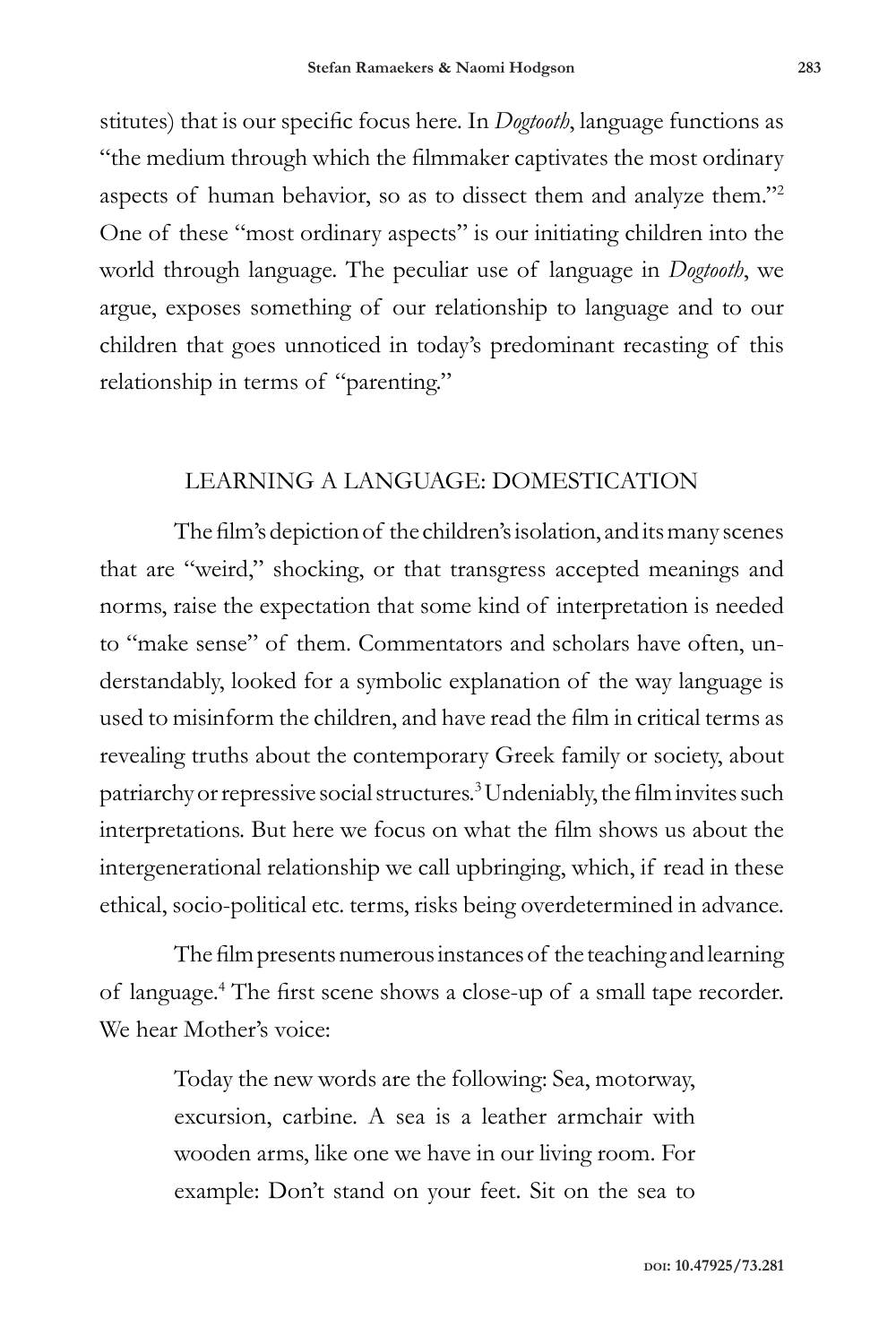have a quiet chat with me. A motorway is a very strong wind. An excursion is a very resistant material used to construct floors. For example: the chandelier fell violently on to the floor but no damage was caused to it because it is made of 100% excursion. Carbine. A carbine is a beautiful white bird.

This immediately sets the tone for much of the use of language in the film. Despite the odd significations (plain wrong, from the viewer's perspective), the scene does bear characteristics of a formal teaching situation. There is an economy of meaning at work typical of, especially, early education, and of how we respond to young children's questions in "age-appropriate" ways: clear instruction, precision of definition, provision of an illustrative example. To give another example: at dinner one evening, the Oldest asks "What's a pussy?" Slightly perturbed, Mother asks, "Where did you see this word?" The daughter replies that she read it from the video case on top of the television. The parents watched a pornographic film the previous night and had (uncharacteristically) left the video case out. Quickly, the mother finds an answer: "It is a big light." And, as with the new words on the audio cassette, she provides an example to show how the word is used in context.

The misinformation is obvious. But, we argue, this is not the most interesting aspect of this teaching, from an educational-philosophical perspective. To stress that the children are misinformed, or wrongly educated, would invite discussion about the distinction between education and indoctrination. This might lead to the remarkable observation that, following Cavell, "we still do not have convincing accounts of the difference between education and indoctrination, and do not know on what basis we wish, for example, to shield children from movies, and, more intensely, television, more carefully than from, say, Richard III or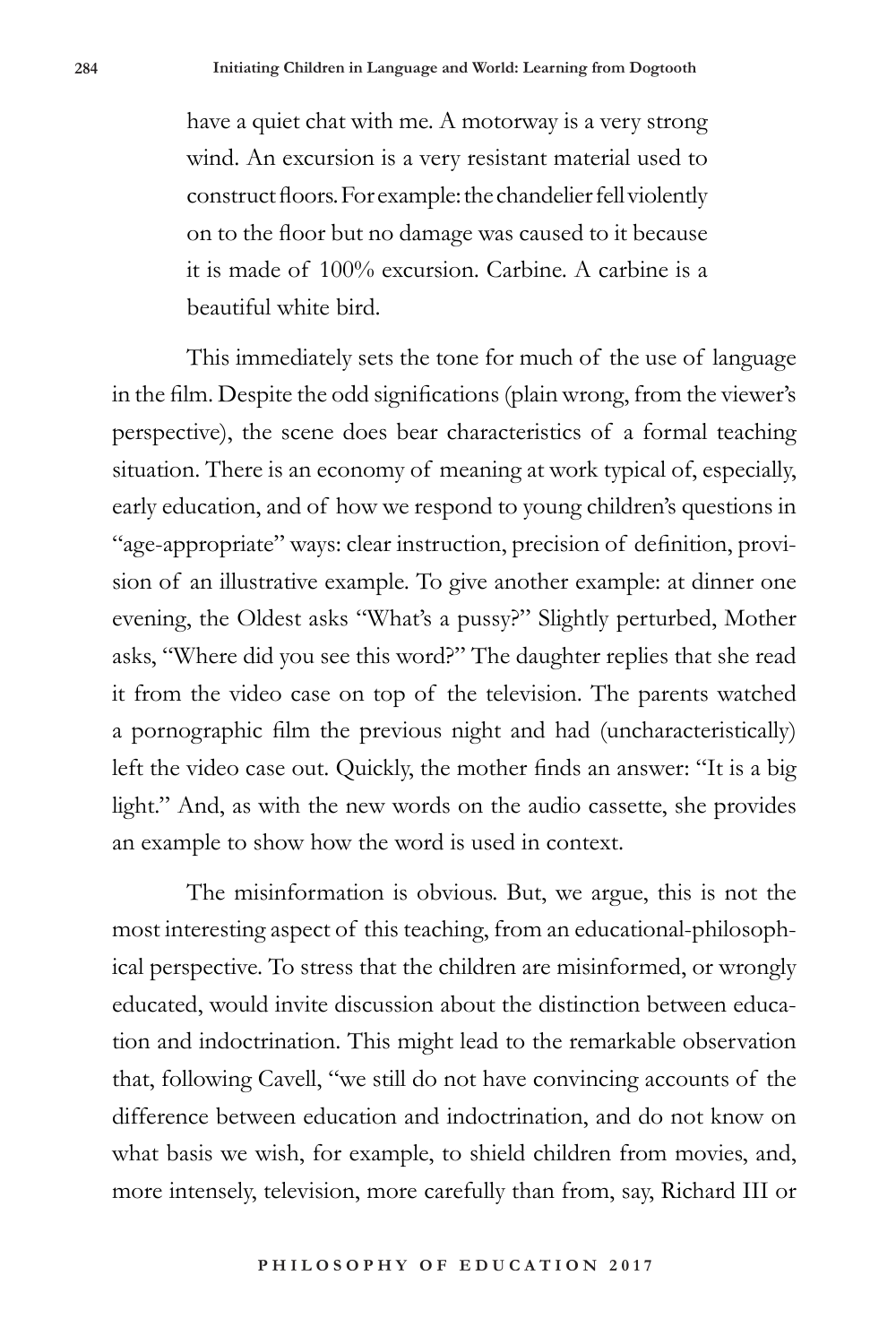Macbeth."<sup>5</sup> But this is not the direction we pursue here; in an important sense, to do so would not take seriously what *is* going on between the parents and the children. To read the film's language in terms of what is mistranslated does make sense, *but only to us as viewers;* we can compare what the parents in *Dogtooth* are doing with what ordinary parents do. But for the children, no such misinformation is taking place. For them, importantly, the words *cannot* mean just anything else.<sup>6</sup> Words, the parents show, have one, and only one, clear meaning; there is no ambiguity. As their use of home video and translated music illustrates, the parents scrupulously ensure that words can only mean as they define them (just as we would say that *that* is a kitten, and not a rabbit).

There is a certain domestication at work here: in the sense that something from the outside (which is dangerous and bears the mark of being forbidden) is incorporated into the inside, the domestic; in the very way words (apart from their specific meaning) are allowed to be used; and in the particular tone with which they speak to one another, as if language is stripped of the liveliness of ordinary conversation. Conversation is direct, exact, non-ambiguous. For example: in the car, Father is engaging Christina in conversation. But "conversation" here requires a direct answer to a question. Father asks, "What is your favorite song?" "I have two," she responds. The father does not ask what they are. Such an ambiguous answer doesn't fit the structure of the exchange. So Father initiates an exchange on a different subject.

#### LEARNING A LANGUAGE: INITIATION

As Cavell states, there is something "wrong with thinking of learning language as being taught or told the names of things."<sup>7</sup> Much more than this, Cavell suggests, learning a language is initiation into a form of life: "Instead, then, of saying either that we *tell* beginners what words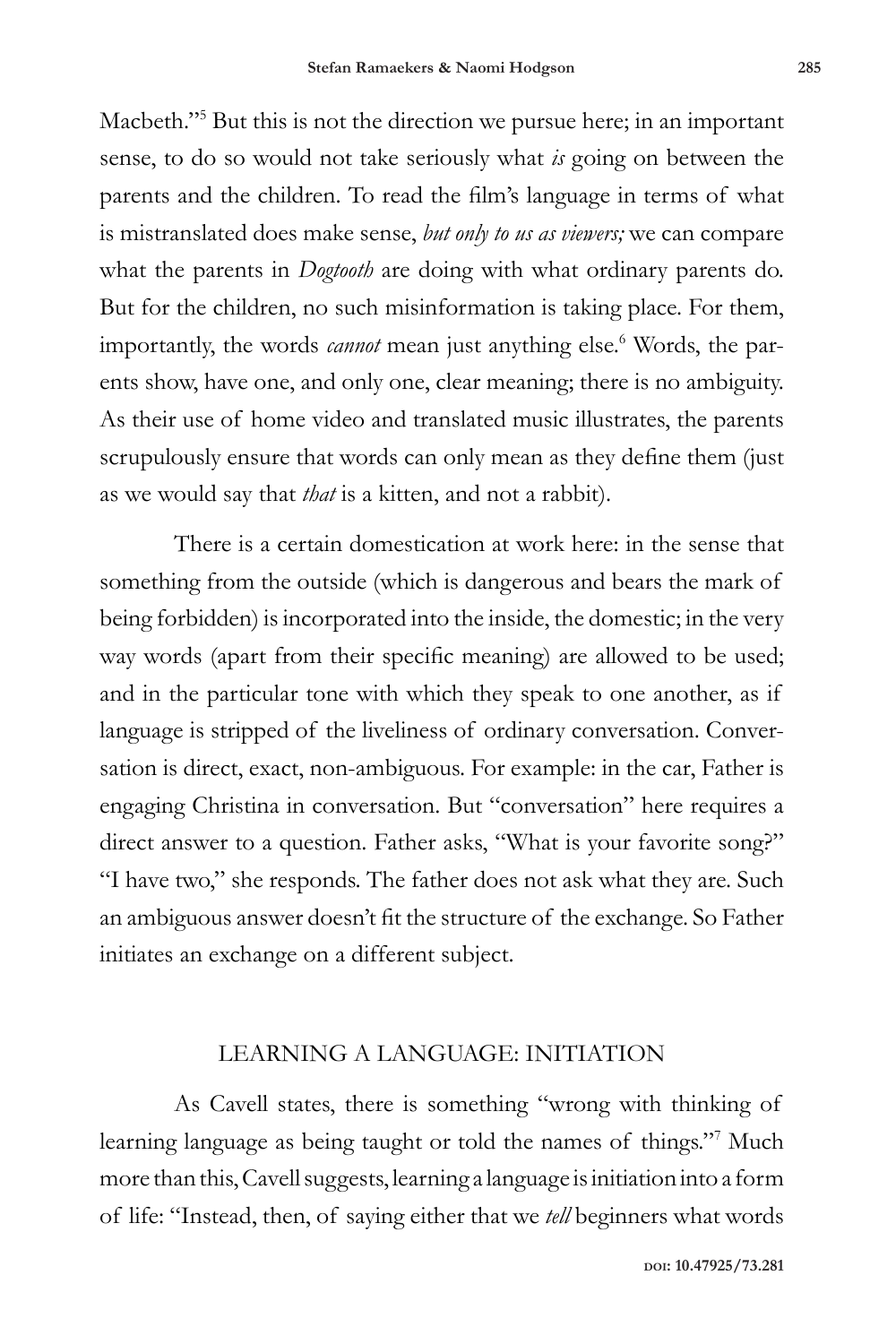mean, or that we *teach* them what objects are, I will say: we initiate them, into the relevant forms of life held in language and gathered around the objects and persons of our world."<sup>8</sup> We elaborate on this in two points: (1) language constitutes a world; (2) initiation is not determinant.

# *World constitution*

The teaching of (incorrect) vocabulary does not exist in isolation but is constitutive of the kind of world that starts to exist for the initiate.<sup>9</sup> What is at stake in initiation is the constitution of a particular ontology. Cavell gives the example of his daughter who, in the process of learning the word "kitty," makes a "mistake" and says kitty when stroking a fur piece. The "mistake" points to the relationship between language and world constitution:

> I have wanted to say: Kittens – what we call "kittens" – do not exist in her world yet, she has not acquired the forms of life which contain them. They do not exist in something like the way cities and mayors will not exist in her world until long after pumpkins and kittens do; or like the way God or love or responsibility or beauty do not exist in our world … 10

In a very basic sense, this is what is going on in upbringing; a world gradually comes about for children. The implications of this are far-reaching; the way this implicates educators, quite frightening:

> When you say "I love my love" the child learns the meaning of the word "love" and what love is. That (what you do) will be love in the child's world; and if it is mixed with resentment and intimidation, then love is a mixture of resentment and intimidation, and when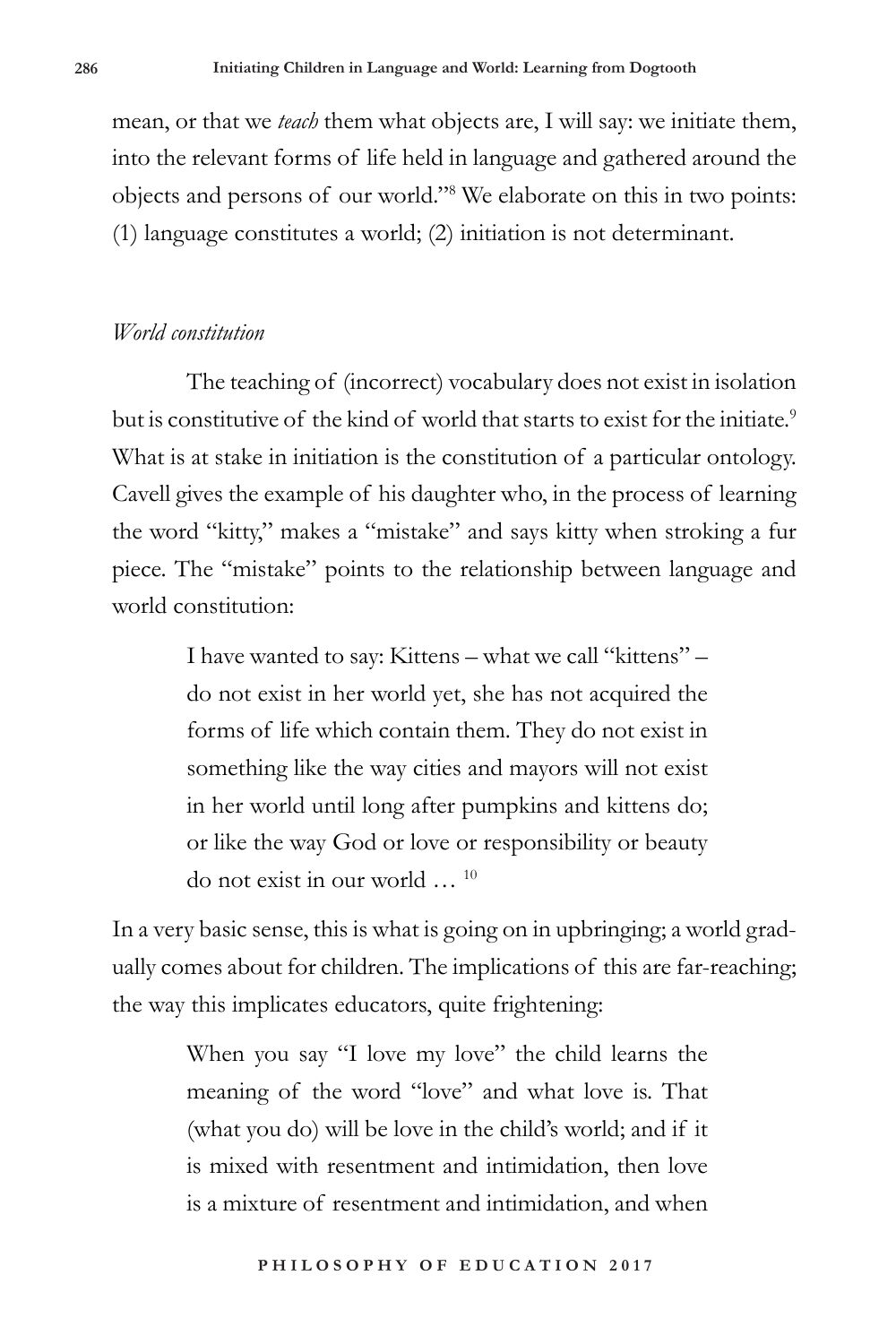love is sought that will be sought. When you say "I'll take you tomorrow, I promise," the child begins to learn what temporal durations are, and what trust is, and what you do will show what trust is worth. When you say "Put on your sweater," the child learns what commands are and what authority is, and if giving orders is something that creates anxiety for you, then authorities are anxious, authority itself uncertain.<sup>11</sup>

Unsettling as this may be, this is also what is going on in *Dogtooth*. That initiation is constitutive is seen in the film in the way that the outside world is described and, therefore, imagined in their form of life. The following example shows two aspects of their ontology.

First, the domestication of everything visible that, therefore, requires explanation, or definition. An aeroplane flies over the house. The Youngest says, "I wish it would fall." The Middle One replies, "If it does, I'll get it." Swiftly, Mother slaps her across the cheek: "Whoever deserves it will get it." Later, the children are in the garden. A plane is approaching. Unseen by the children, Mother steps outside and signals to Father that she has a small toy aeroplane. As the plane overhead nears, the father exclaims, "Ah, an aeroplane!" Mother then throws the toy onto the lawn. "It fell in to the garden," Father says. The children run to claim it. They have no grounds on which to think that this is anything other than the plane they just saw in the sky.

A second aspect of their ontology is shown in the mother's reproach; the idea that the one who gets the plane is the one who deserves it means: the one who claims it is the one who tried hardest to get it and so, on that basis, deserves it. If Mother decided who deserved it, this would be a subjective decision, open to contestation and counter-argument, which would introduce an imbalance in family relations: jealousy,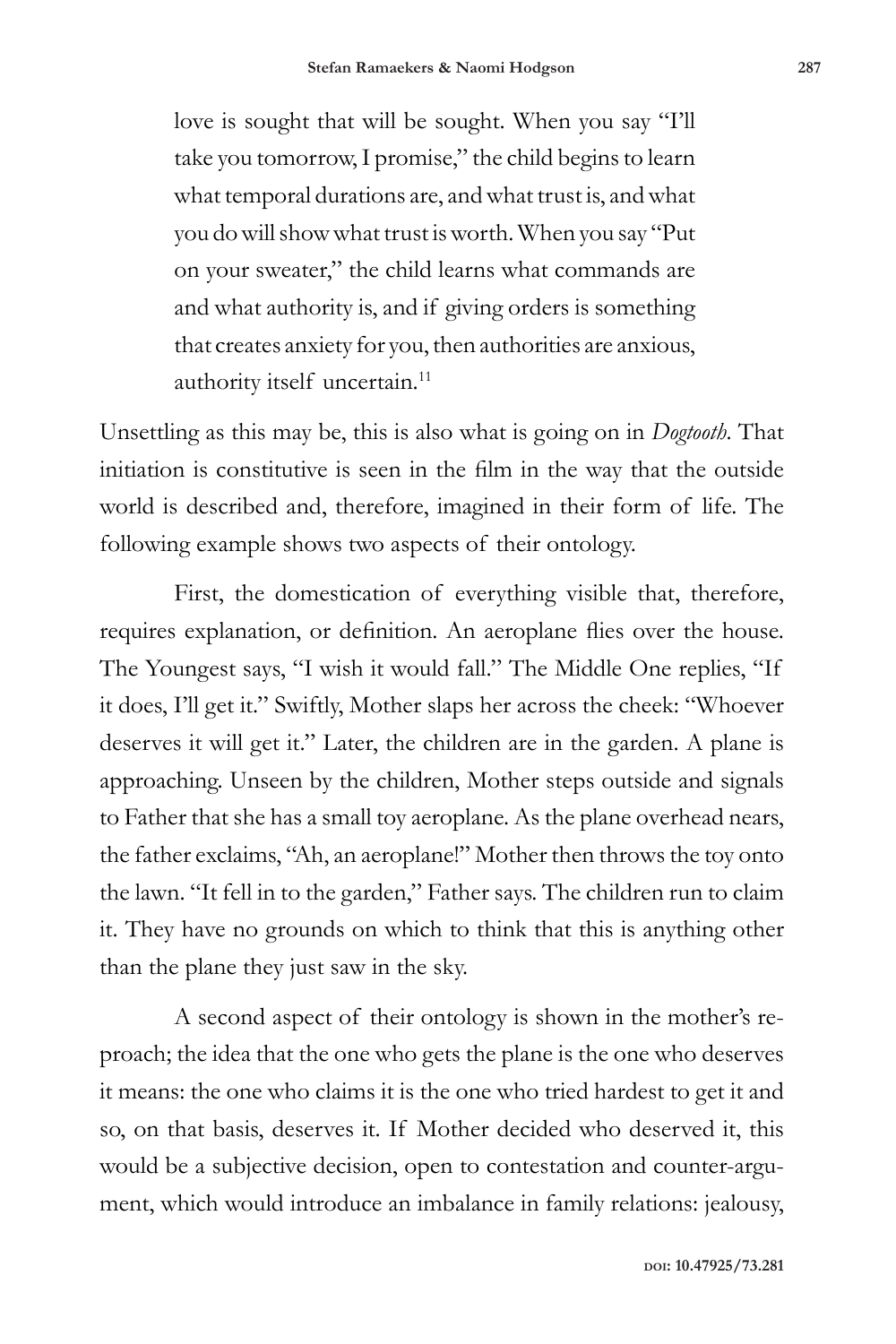resentment, etc. But here, the strict economy of language and reason into which the children have been initiated is maintained.

#### *Initiation is not determinant*

Initiation doesn't *determine* what the initiate says and does. The educator does not control the limits of what is "taught": "Teaching" in this sense means "'showing them what we say and do,' and 'accepting what they say and do as what we say and do,' etc.; and this will be more than we know, or can say."12 In *Dogtooth*, it is this "more" that the parents close down; any "more" (e.g. asking what a "pussy" is) is domesticated ("It means a large light") or given a name of something they will never encounter (e.g. "zombie").<sup>13</sup> Any potential for slippage or ambiguity is closed down.

We see this again when the children discuss playing a game. After they have listened to the new words on the cassette, the Youngest suggests a game of endurance: simply, let's see who can hold their finger in hot water for longest. The scene involves the setting and clarification of rules, and an apparent fixation on their being "watertight," so to speak. That we never see the game played perhaps hints at an aversion to things that contain too many ambiguities to sew up. The fixity of meaning, in the tape-recorded lesson and throughout the film, does not imply a general lack of language *per se*. When deciding the rules of the game and in their general exchanges, they have an ability to reason and raise questions; they read (medical textbooks particularly for the Youngest). But the world to which they apply that language is one in which all risk and ambiguity are removed, or in which conversation functions to achieve this, to maintain the exchange value of words and actions within the *oikos*.

But it is precisely this ambiguity, Cavell stresses, that is so crucial –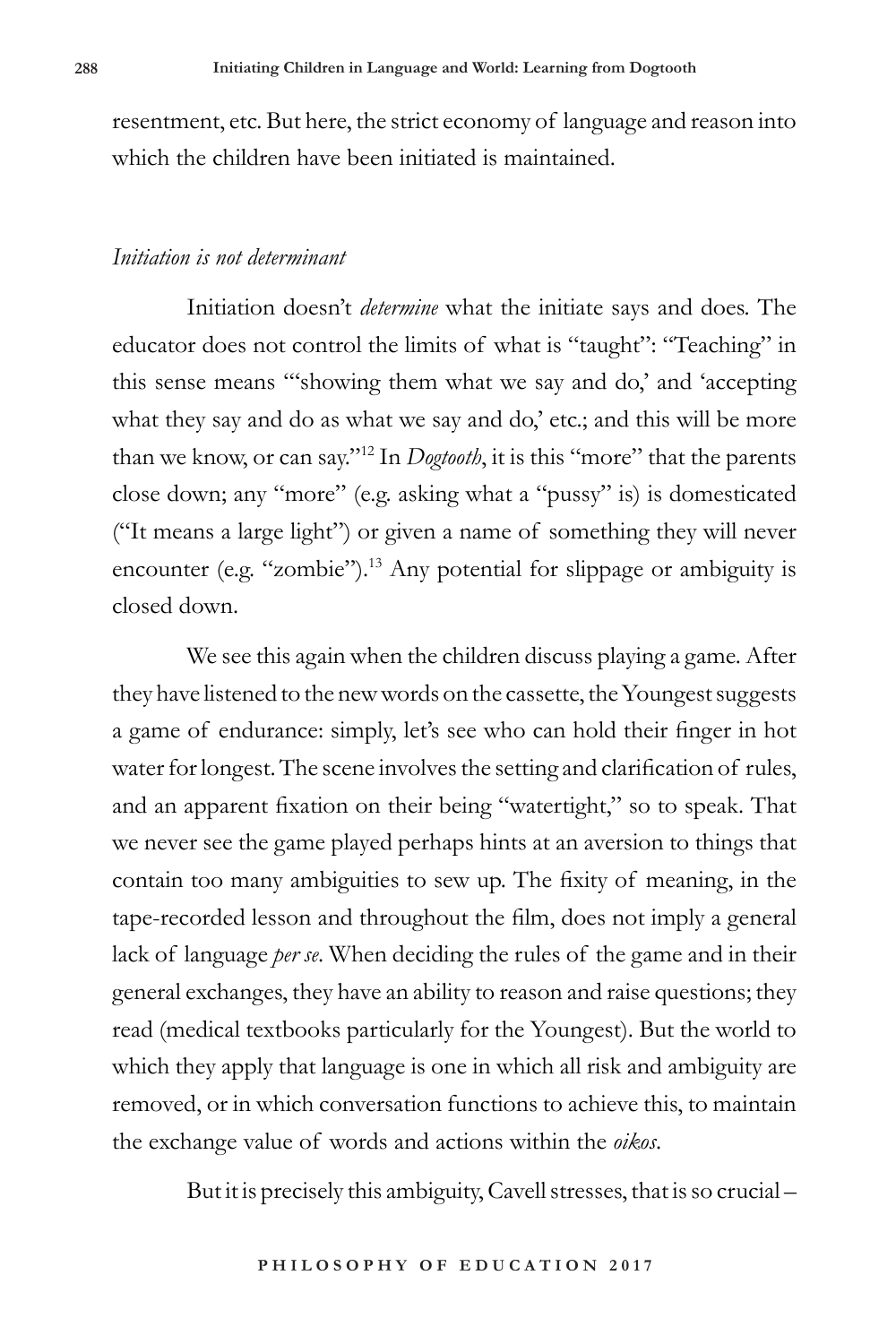indeed, internal – to initiation: we cannot "*limit* words to *certain* contexts" and "coin new ones for new eventualities" due to "the fierce ambiguity of ordinary language;" apart from in very specific contexts, we cannot "get words *pinned* to a meaning." <sup>14</sup> Part of Wittgenstein's vision of (the learning of) language, Cavell contends, is that "the learning is never over;" "we keep finding new potencies in words and new ways in which objects are disclosed. The 'routes of initiation' are never closed."15 This also implies that it is not necessarily, or always, clear who can claim authority for saying this or that is the case or, specifically, who can claim authority for saying this or that projection of a word into a new context (a "novel" use of a word) is correct, acceptable, appropriate, reprehensible, etc.<sup>16</sup>

# SCENE(S) OF INSTRUCTION

To pursue this question of authority, we contrast the film's scenes of instruction (illustrated in the foregoing examples), with what Cavell calls Wittgenstein's "scene of instruction:"<sup>17</sup> "If I have exhausted the justifications I have reached bedrock, and my spade is turned. Then I am inclined to say: 'This is simply what I do.'"18 For Cavell this is a pedagogical scene *par excellence*, capturing the moment when the educator has come to the end of possible explanations. But this scene can be taken to imply that the focus in initiation is on "preservation" (of what parents find important). Raising children would then be something like passing on the world as it is, having it reproduced – as if what children do is just take over or adopt, as in "copy," what parents do and say. If taken in this way, "This is simply what I do" becomes "a show of power … speaking for the community and its settlements, demanding agreement, threatening exclusion, as if the subtext of the demonstration is: Do it my way or suffer the consequences."<sup>19</sup> It is this gesture of authority that is shown throughout the film: in the vision of language depicted, the need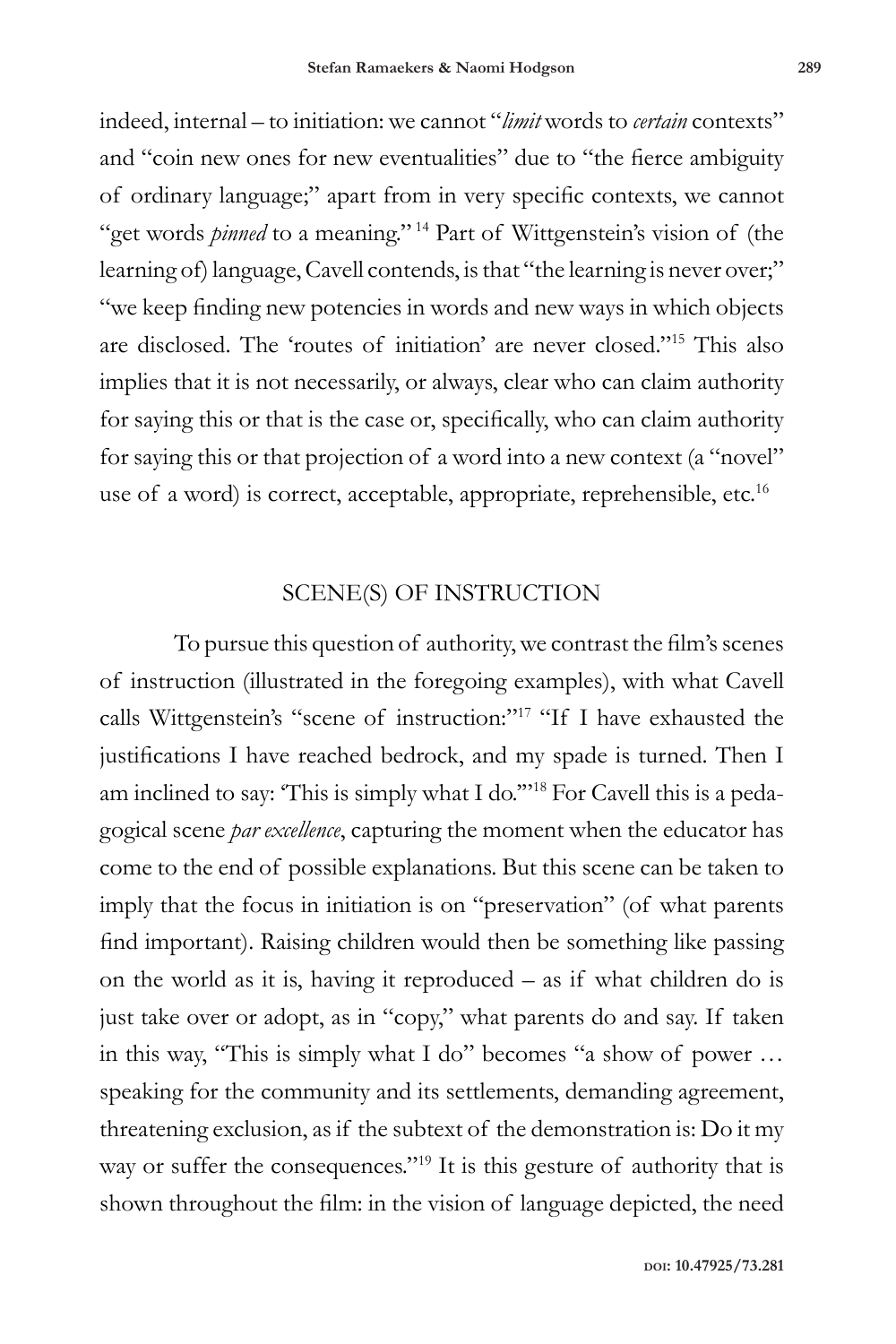for justification never arises. The explanation is its own justification in this closed economy of language.

But Cavell reads that passage differently:

I have taken the gesture rather oppositely, as acknowledging a necessary weakness, I might call it acknowledging separateness, in teaching (or socialization), stressing that the arrival at an impasse between teacher and pupil also threatens, and may enlighten, the teacher. $20$ 

On this reading, the educator is not presenting herself as a figure of authority, claiming mastery over present and future uses of words. Rather, hers is a gesture of exposition, which questions (rather than affirms) her representativeness of the world and the world itself. The criticism that the concept of initiation is conservative or deterministic can now be dispensed with, as Cavell brings out: it is in the very act of "taking over," or "adopting," itself that an essential aspect of the pedagogical relationship is enacted. Cavell emphasizes that the child must at some point *want* to take over what we are initiating her into.<sup>21</sup> The anxiety in initiation is that others (our children) might no longer find it worth their while to do so:

> … whether our words will go on meaning what they do depends upon whether other people find it worth their while to continue to understand us – that, seeing a better bargain elsewhere they might decide that we are no longer of their world; as though our sanity depended upon their approval of us, finding us to their liking.<sup>22</sup>

We take this passage to express a deep truth about raising children: the vulnerability of the educator. It expresses that the educator does not have under control what the world means, that she cannot lay claim to it; the "teaching" that takes place when we initiate children "will be more than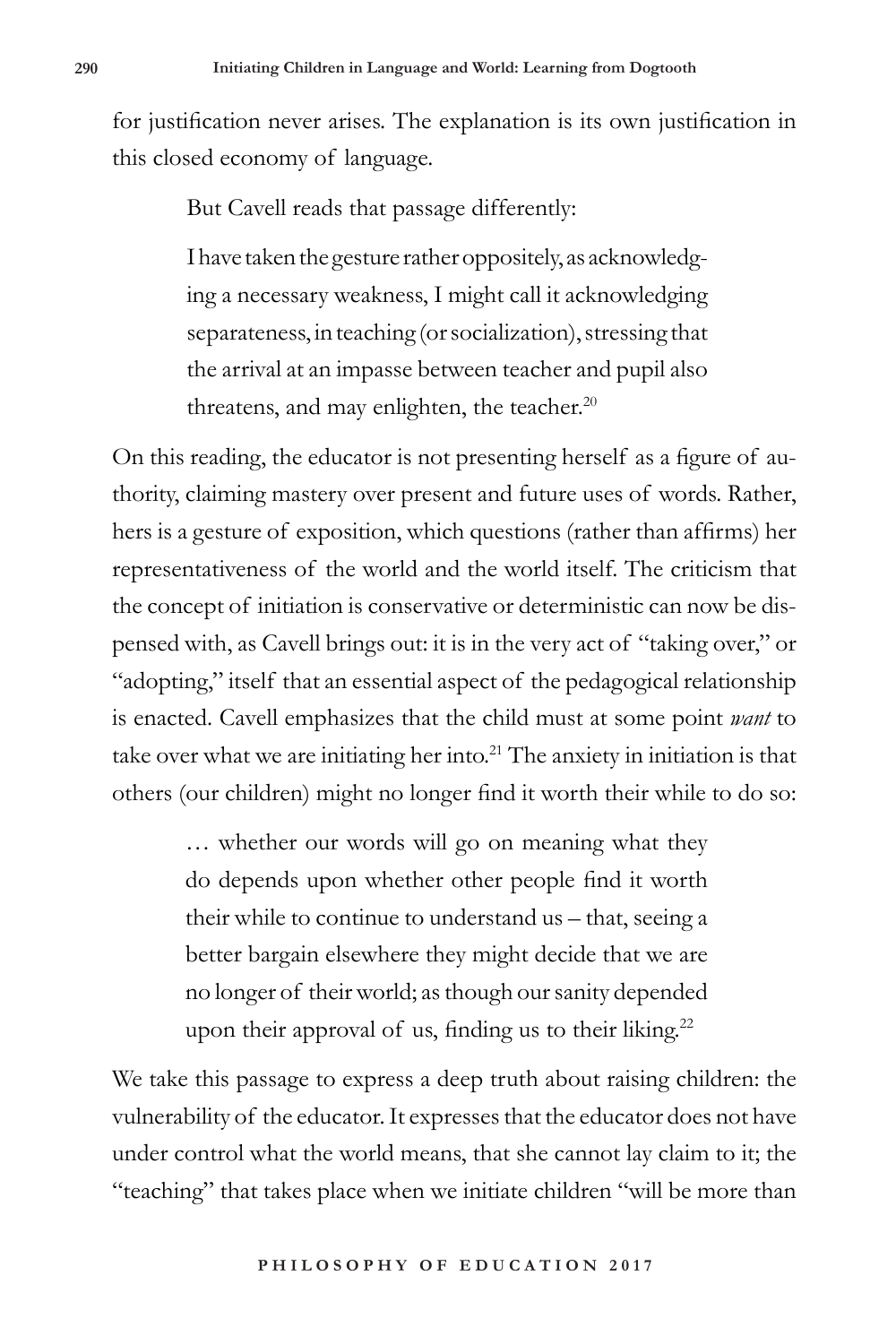we know, or can say." As parents, we do not have control over the continuance of the world we find valuable to pass on. All that seems to be within our control is that we can share this world with our children; we can only invite our children to take part in, to become part of, our world.

But the children's initiation into language in *Dogtooth* allows for no excess; no "more" is permitted. In the constitution of an ontology in the film, their world is enclosed upon itself; the outside can either be incorporated (like the aeroplane) or must be kept out (like cats). Everything that is encountered is fully accounted for. By pinning down language, the parents are seen to block out what Cavell terms "the fierce ambiguity of ordinary language."<sup>23</sup> In being denied this fierce ambiguity in ordinary language, and so too the experience of "finding new potencies in words and new ways in which objects are disclosed,"24 the children are condemned to literally follow what is stipulated in the definitions, limited to certain contexts. Alternative routes are not imaginable.

Cracks in the regime appear through the figure of Christina. Father tries to regulate and fix the meaning and purpose of her interventions. But the very possibility of ambiguity arises when Christina introduces other things (e.g. a headband) and other concepts (e.g. that the rhinestones on the headband sparkle without electricity), and becomes an additional agent in the economy (trading the headband for being licked). It is not the economic exchange that she introduces that is important as such; this is understood within the closed economy of the household (e.g. the one who deserves the plane will get it; stickers are given as rewards for good performance at tasks). Rather, she introduces meanings that cannot be contained within the economy: films. *Jaws*, *Flashdance*, and *Rocky*. But even then, the children's instruction turns back upon them. Its authoritative nature - "Do it my way or suffer the consequences" - overpowers them: the children are only seen to literally execute what has been introduced.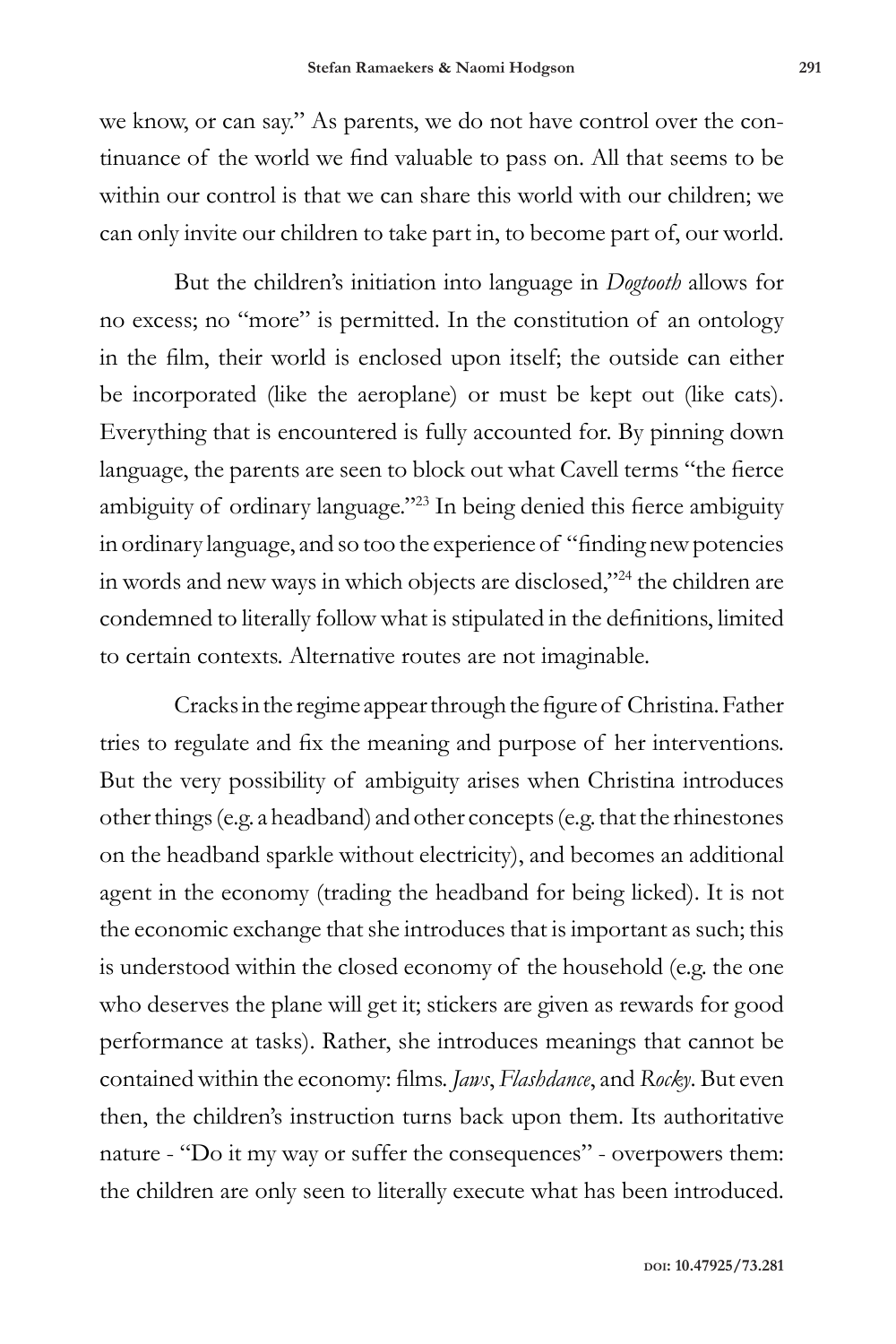The boxing in *Rocky*, e.g., we can assume, doesn't exist in the Oldest's form of life. Its on-screen action is taken literally and we see her punching herself in the face repeatedly.

We see something similar in the closing parts of the film. Once the ambiguity has been introduced by Christina, it demands a response, which is both a way out and also (necessarily) a repinning of meaning: making true the truth of the "dogtooth." The only way out is to literally execute one of the pinned meanings: the Oldest has her dogtooth fall out.

### **CONCLUSION**

The contemporary culture of parenting has been criticized for being in the grip of a scientization.<sup>25</sup> Parents are expected to see themselves as learning subjects, who must continuously update their knowledge (provided by the "psy" disciplines) and skills in order to properly raise their children. The parent-child relationship is thereby privatized; it becomes a matter of the optimization of individual developmental and learning outcomes. The scientific account of parenting defines and restricts how we think and talk about upbringing. Where concern for the world is expressed, it is in instrumental terms: the outcome of particular investments; the need for preventative strategies (e.g. better children, better citizens, better world). It is against this predominant understanding of parenting today that we see the untimely relevance of *Dogtooth*.

Within the "parenting" culture, the dominant discourse presents the world as getting ever more complicated, beyond the purview of parents; there are numerous (and increasing) threats to their child's development (i.e., chances of becoming a successful adult). But for each new danger there is a new expert with strategies to help us deal with that scary world. In a sense, of course, this is human-all-too-human; most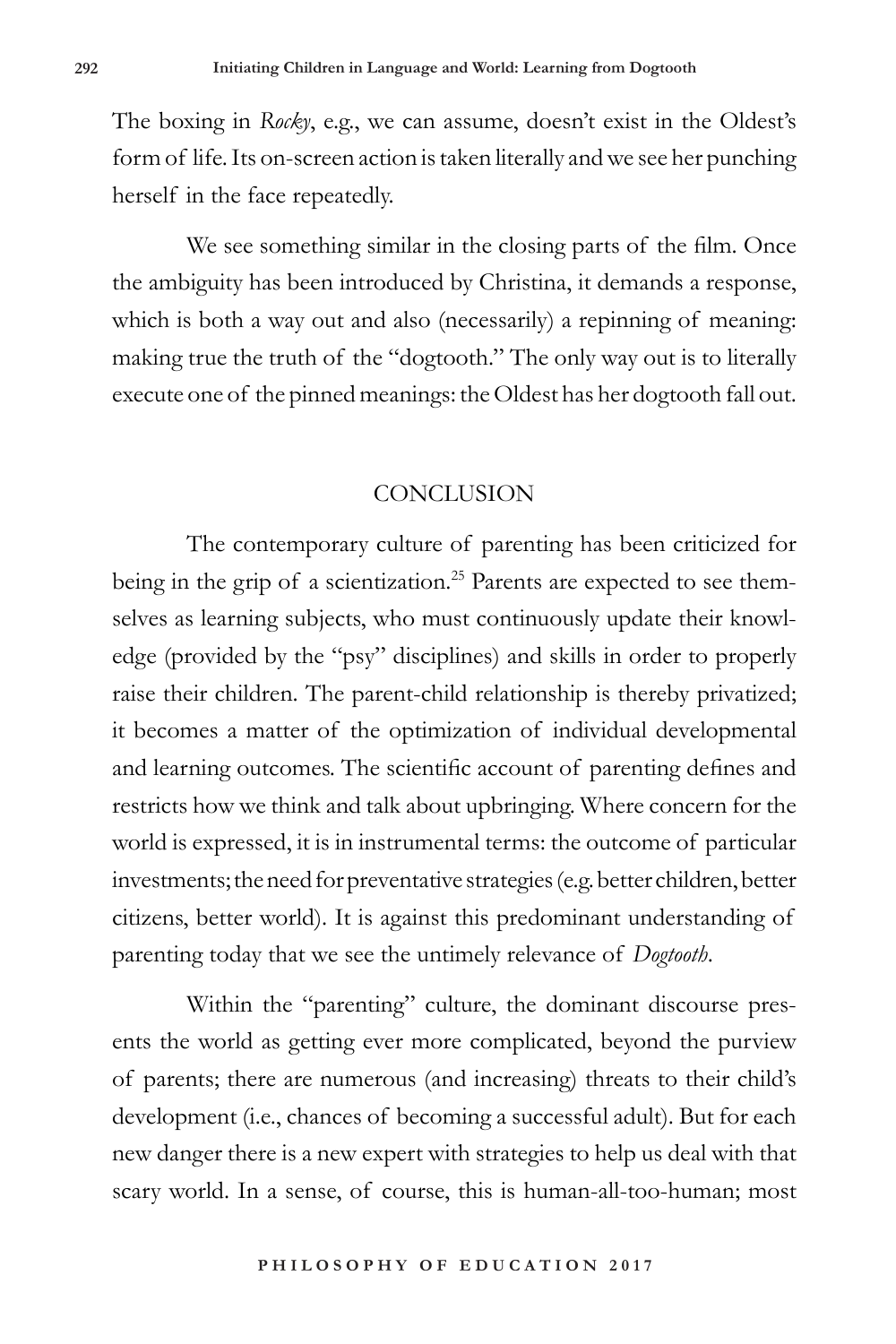parents are, at times, to varying degrees, overcome by a sense of anxiety. It is inherent to the very experience of being a parent, and sometimes can lead to being overly concerned or overly controlling. But in general, parents "monitoring" the "inside world" (out of a fear for the outside world) pervades most of the stages of upbringing. As parents, we always "translate" the events of the outside world in ways we deem suitable for our children; as parents we feel a need to control what it is of the world that reaches our children (socially, textually, or digitally).

One feels inclined to say that raising children is full of risks, because there are so many potential impediments to optimal development to be aware of. But this is not the sense we want to bring out on the basis of our reading of *Dogtooth*. Our analysis suggests that upbringing is risky because in it the (meaning of the) world is at stake. If, for some reason, someone (especially our children) no longer finds it to her liking to allow the world to mean what we think and say it means, this reaches to the very heart of our existence. In the contemporary parenting culture, concerned with drawing attention to dangers and assuaging parents' fears through new expertise, there is a focus on the child's resilience, self-esteem, psychological health, emotional wellbeing, etc. Against this background, a good parent is one who is able to successfully navigate the "generosity of expertise,"26 *knows* what to do (e.g. to develop a child's self-esteem), and is willing to continuously learn and adapt her strategies in pursuit of such goals. But what is at stake in the parent-child relationship, as Cavell suggests, may not in the first instance be our child's "sanity." Rather, as the peculiar use of language in the film shows, in initiation, it is our own sanity that is at stake. *Dogtooth* may show an extreme allegorization of the risk-averse parenting culture and the need to protect against all possible infringements, but for this reason it is also uncannily revealing: it is not our children who are incapable of dealing with the world, but us, parents, who do not know how to relate to that world anymore.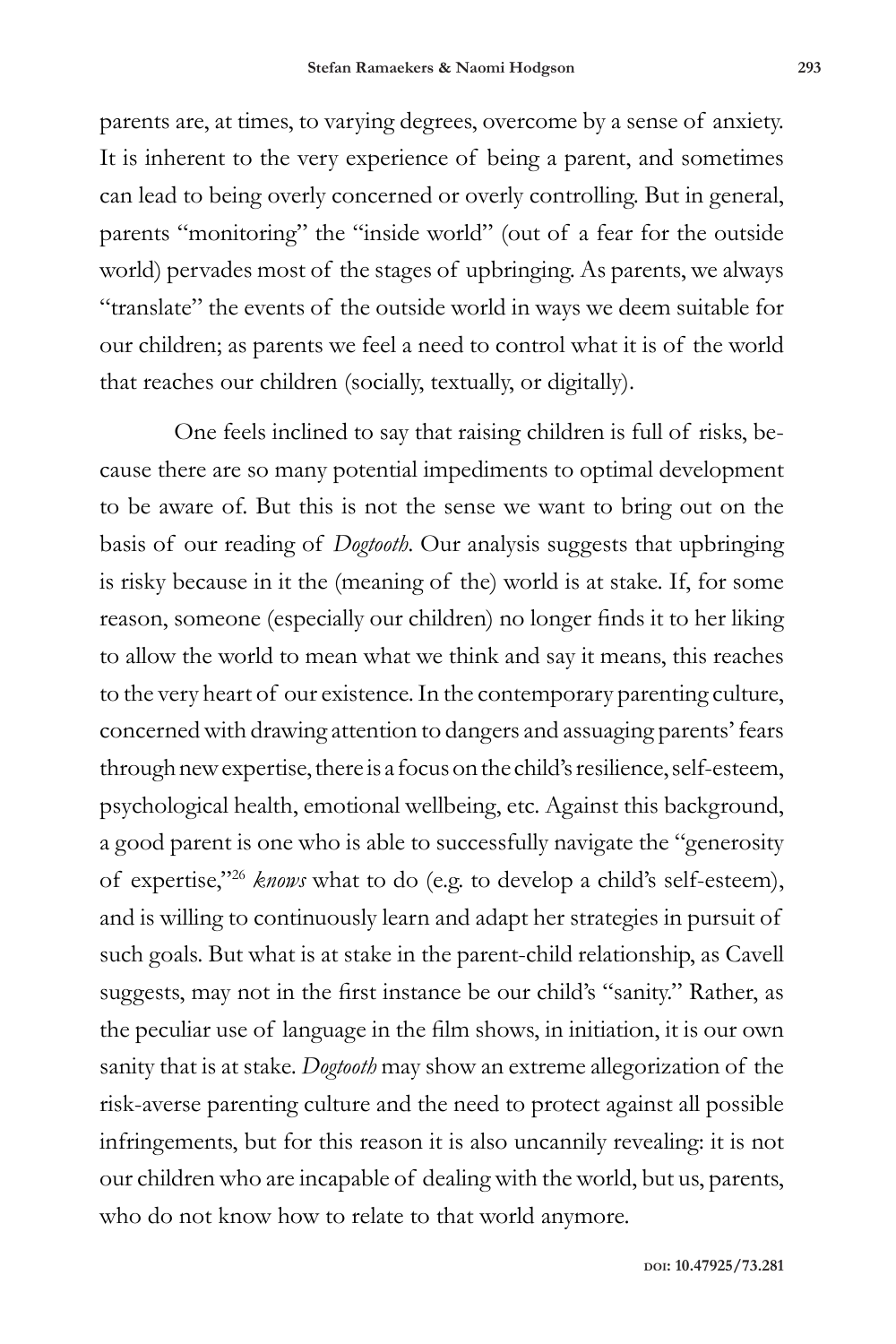1 Yorgos Lanthimos, *Dogtooth* (2009); http://www.imdb.com/title/ tt1379182/.

2 Angelos Koutsourakis, "Cinema of the body: The politics of performativity in Lars Von Trier's *Dogville* and Yorgos Lanthimos' *Dogtooth*," *Cinema: Journal of Philosophy and the Moving Image* 3 (2012): 84-108, 96. Koutsourakis' own argument pertains to the actors' bodies being that medium. We think his insightful argument also "applies" to Lanthimos' use of language.

3 E.g. John DeFore, "Dogtooth," *Hollywood Reporter*, June 15 (2010): 415; Dan Georgakas, "Dogtooth," *Cineaste* 35, no. 3 (2010): 48-49; Stamos Metzidakis, "No bones to pick with Lanthimos' film Dogtooth," *Journal of Modern Greek Studies 32*, no. 2 (2014): 367-392.

4 See also Metzidakis, "No bones to pick"; Florelle D'Hoest, "Exploring educational potentiality. Three stories from the film Dogtooth," in *Afterschool. Images, Education and research*, eds. Nancy Vansieleghem, Joris Vlieghe, and Pieter Verstraete (Leuven: Leuven University Press: 2015), 111-124.

5 Stanley Cavell, *Cities of words. Pedagogical Letters on a register of the moral life*  (Cambridge: The Belknap Press of Harvard University Press, 2004), 335.

6 Eugenie Brinkema argues that "any person, any object, any relationship can mean absolutely anything else" in *Dogtooth*, and that this is where its "logic of violence" is located. But this only holds for someone viewing from outside, and able to see a distinction between "normal" and "unusual" uses of words; so not for the children. Cf. Eugenie Brinkema, "e.g., Dogtooth," *World Picture 7*, Autumn (2012): 1-26, 3. http://www.worldpicturejournal.com/WP\_7/ Brinkema.html

7 Stanley Cavell, *The Claim of Reason: Wittgenstein, Skepticism, Morality and Tragedy* (Oxford: Oxford University Press, 1979), 173.

8 Ibid., 178.

9 Cf. ibid., 172ff; cf. also Luc Van den Berge, "How scientific frameworks 'frame parents': Wittgenstein on the import of changing language-games," in *A Companion to Wittgenstein on Education*, eds. Michael Peters and Jeff Stickney (Dordrecht: Springer, 2017).

10 Cavell, *The Claim of Reason*, 172.

11 Ibid., 173.